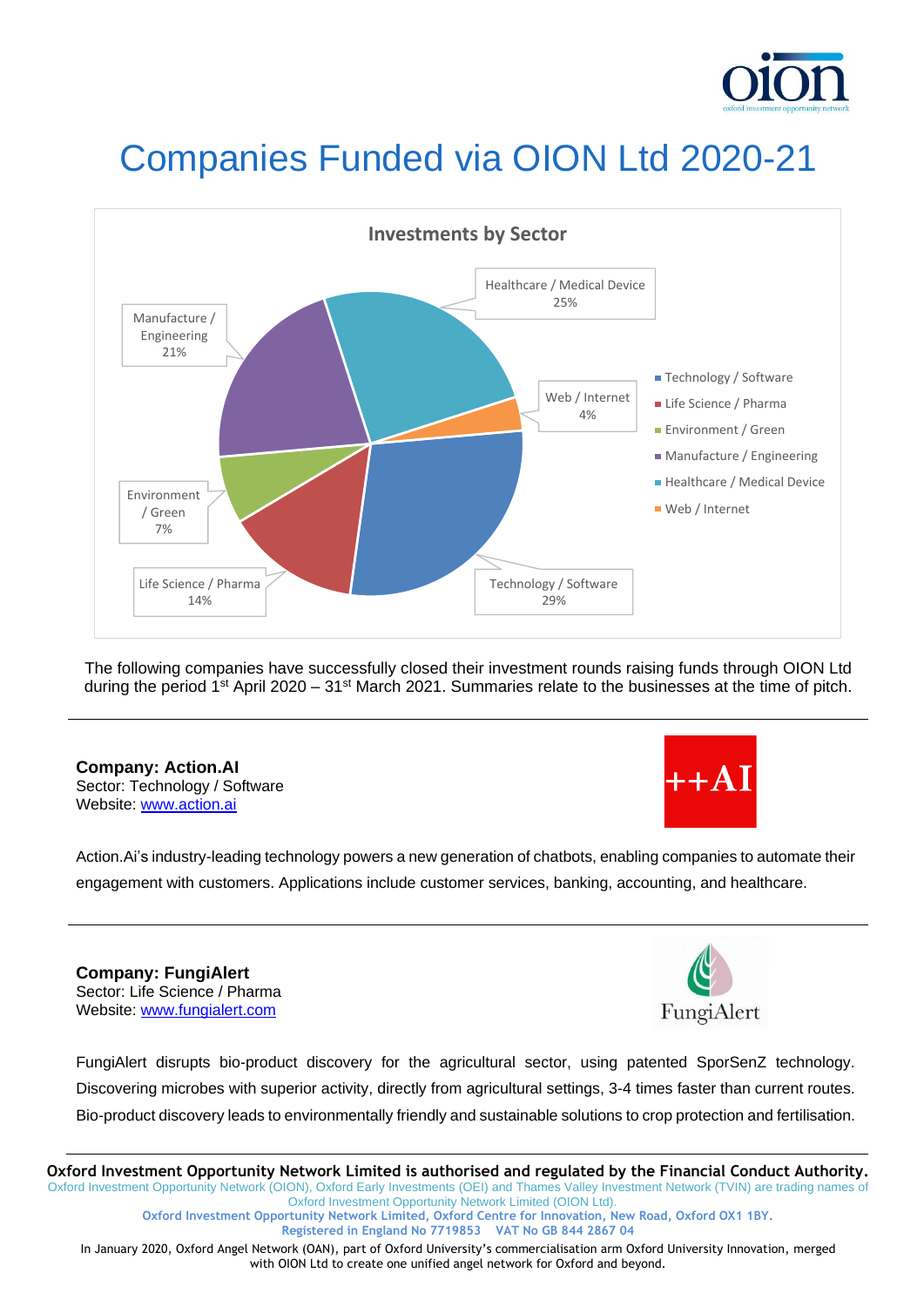

**Company: Muddy Machines** Sector: Manufacture / Engineering Website: [www.muddymachines.com](http://www.muddymachines.com/)



**Flomark™** 

Muddy Machines build robots for harvesting field vegetables, addressing growers pressing labour shortage issues which threaten domestic production of fresh vegetables.

**Company: Flomark**  Sector: Healthcare / Medical Device Website: [www.flomark.co.uk](http://www.flomark.co.uk/)

Flomark Ltd aims to transform infusions and fluid balance in healthcare. Their patented 'drip' is proven to be intuitive to use and will link to electronics to create an automatic flow regulator, disrupting the infusion pump market with a more precise product at half the cost.

**Company: Brikk (Mello Ventures Ltd)** Sector: Technology / Software Website: [www.brikk.dk](http://www.brikk.dk/)

Brikk is a next-generation estate agency that utilises technology to lower cost of selling whilst giving a significantly improved user-experience. Their initial focus is Scandinavia where they are first movers.

**Company: Inulox** Sector: Life Science / Pharma Website: [www.inulox.com](http://www.inulox.com/)



**田BRIKK** 

Inulox is developing a supplement capable of converting ingested sugar into a plant fibre with proven health benefits. Their product will be the only product capable of reducing dietary sugar without altering bodily functions.

**Oxford Investment Opportunity Network Limited is authorised and regulated by the Financial Conduct Authority.** Oxford Investment Opportunity Network (OION), Thames Valley Investment Network (TVIN) and Oxford Early Investments (OEI) are trading names of Oxford Investment Opportunity Network Limited (OION Ltd).

**Oxford Investment Opportunity Network Limited, Oxford Centre for Innovation, New Road, Oxford OX1 1BY. Registered in England No 7719853 VAT No GB 844 2867 04**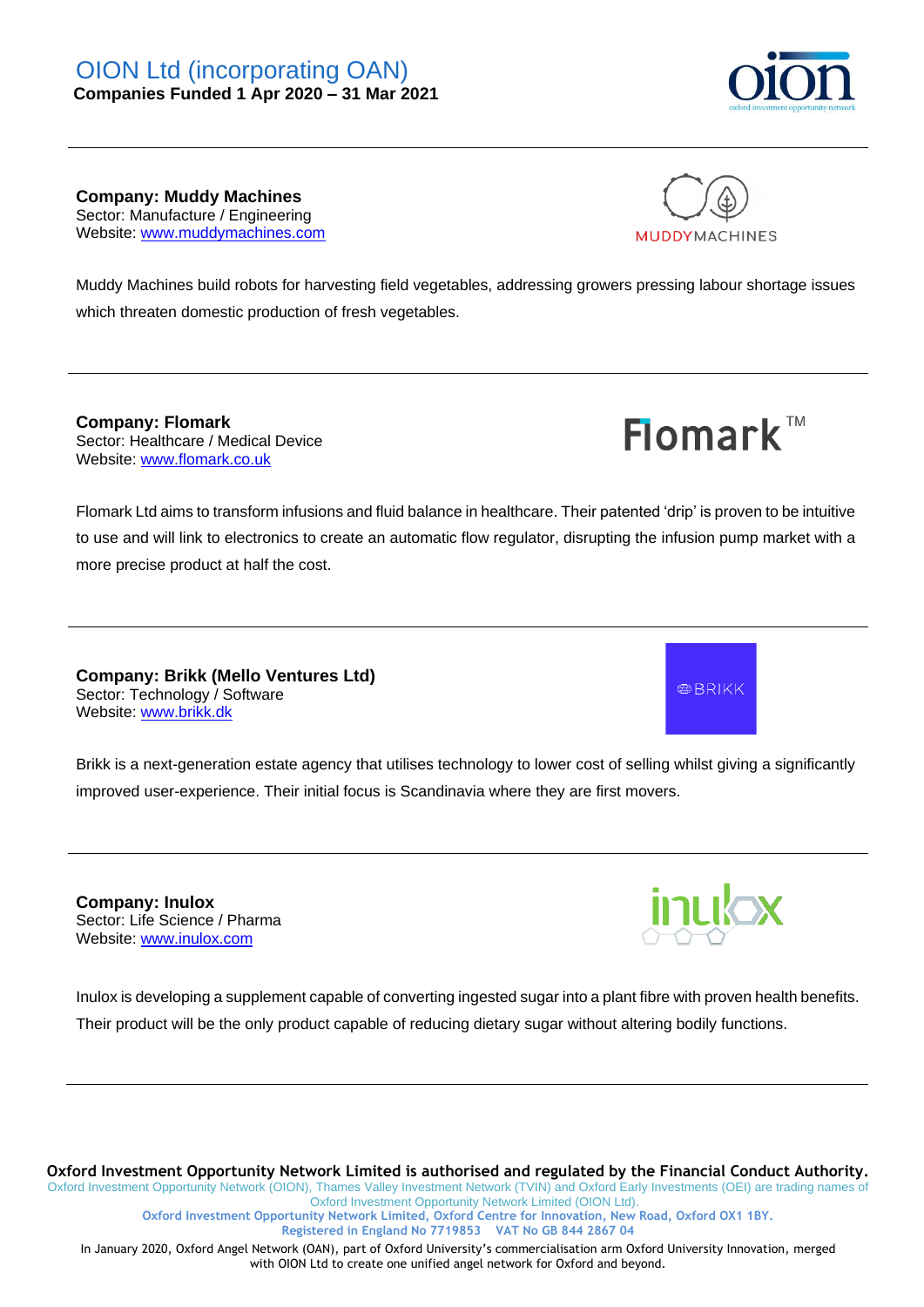**Company: Oxwash** Sector: Environment / Green Website: [www.oxwash.com](http://www.oxwash.com/)

OXWASH is a future-proof laundry, linen and textile care platform. The venture is moving towards a zero netemission solution to the washing process. OXWASH collects and delivers using its own fleet of electric cargo bikes before washing using their renewably-powered & low temperature technology with World-leading margins.

**Company: Direct Software** Sector: Technology / Software Website: [www.directsoftwareltd.com](http://www.directsoftwareltd.com/)

Direct Software are a SaaS platform which automates sales opportunity generation for SMEs in B2B industries. The problem they're solving is that 83% of companies which purchase marketing/sales automation can't implement a successful strategy in house.

**Company: Hello Lamp Post** Sector: Technology / Software Website: [www.hellolamppost.co.uk](http://www.hellolamppost.co.uk/)

Hello Lamp Post is a chat based platform for cities that brings citizens into local decision making, encouraging people to strike up playful conversations with street objects using their mobile phones. Partnered with Facebook, the Mayor of London's Civic Innovation Challenge, and Microsoft.

**Company: Alvant** Sector: Manufacture / Engineering Website: [www.alvant.com](http://www.alvant.com/)

Alvant is an advanced materials technology group specialising in the design, development and production of aluminum-based metal matrix composite components for demanding engineering applications. Lighter, stronger, more sustainable, with increased performance. They create advanced aluminium metal matrix composite materials that deliver lasting advantage for their clients and for the world.

**Oxford Investment Opportunity Network Limited is authorised and regulated by the Financial Conduct Authority.** Oxford Investment Opportunity Network (OION), Thames Valley Investment Network (TVIN) and Oxford Early Investments (OEI) are trading names of Oxford Investment Opportunity Network Limited (OION Ltd).

**Oxford Investment Opportunity Network Limited, Oxford Centre for Innovation, New Road, Oxford OX1 1BY. Registered in England No 7719853 VAT No GB 844 2867 04**

In January 2020, Oxford Angel Network (OAN), part of Oxford University's commercialisation arm Oxford University Innovation, merged with OION Ltd to create one unified angel network for Oxford and beyond.



**LAMP POST** 



**HELLO** 



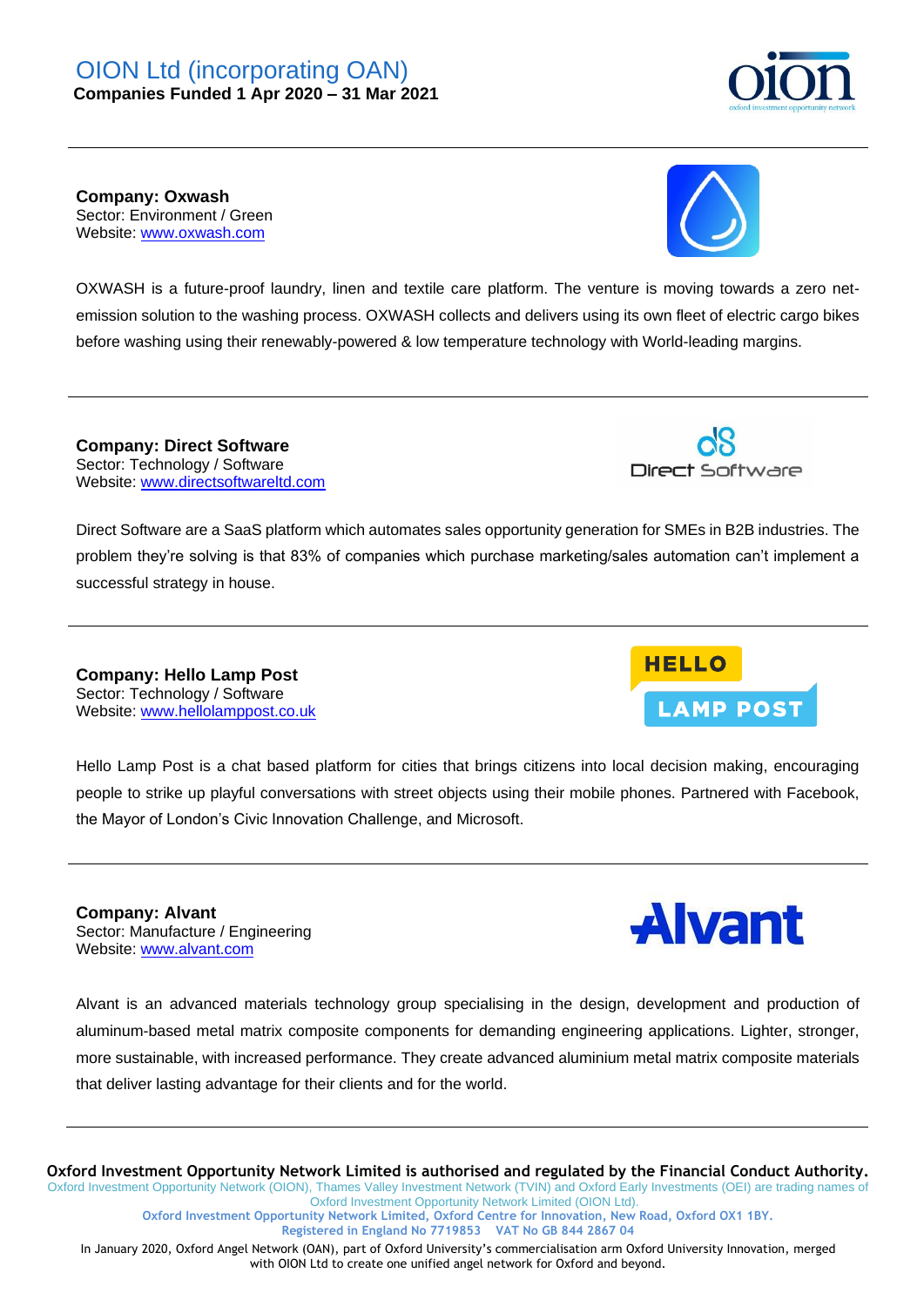

**Company: Clippd** Sector: Technology / Software Website: [www.clippd.io](http://www.clippd.io/)

Clippd aggregates and analyses data for golfers. Golfers are using connected devices such as GPS wearables, connected clubs, launch monitors and indoor simulators to monitor their games. Despite billions of data points, the golfer is getting precious little insight. Clippd aggregates and analyses all this data for the golfer and their coach just like Strava did in cycling.

**Company: Living With** Sector: Healthcare / Medical Device Website: [www.livingwith.health](http://www.livingwith.health/)

Living With is revolutionising how patients, clinicians and products are connected digitally, providing low-cost remote condition management tools to hospitals and high value treatment data to device and drug companies.

**Company: Baccuico** Sector: Life Science / Pharma Website: [www.baccuico.com](http://www.baccuico.com/)

Baccuico use directed evolution, next-generation sequencing, and machine learning to culture previously unculturable bacteria and screen them for valuable metabolites. They have applied their platform to create better antibiotics and fungicides and have 15 promising leads. In the long run they aim to use the platform to solve a variety of biochemical problems across healthcare and industrials.

**Company: Ablatus Therapeutics** Sector: Healthcare / Medical Device Website: [www.ablatus.co.uk](http://www.ablatus.co.uk/)

Ablatus Therapeutics is a medical device company developing Bimodal Electric Tissue Ablation (BETA), a novel, minimally-invasive ablation platform technology that is an alternative to surgery in oncology and non-oncology indications. BETA overcomes the limitations of current products and can offer treatment options where existing technologies cannot.

**Oxford Investment Opportunity Network Limited is authorised and regulated by the Financial Conduct Authority.** Oxford Investment Opportunity Network (OION), Thames Valley Investment Network (TVIN) and Oxford Early Investments (OEI) are trading names of Oxford Investment Opportunity Network Limited (OION Ltd).

**Oxford Investment Opportunity Network Limited, Oxford Centre for Innovation, New Road, Oxford OX1 1BY. Registered in England No 7719853 VAT No GB 844 2867 04**

In January 2020, Oxford Angel Network (OAN), part of Oxford University's commercialisation arm Oxford University Innovation, merged with OION Ltd to create one unified angel network for Oxford and beyond.





•ีโต๊ Lเvเกg wเth

clippd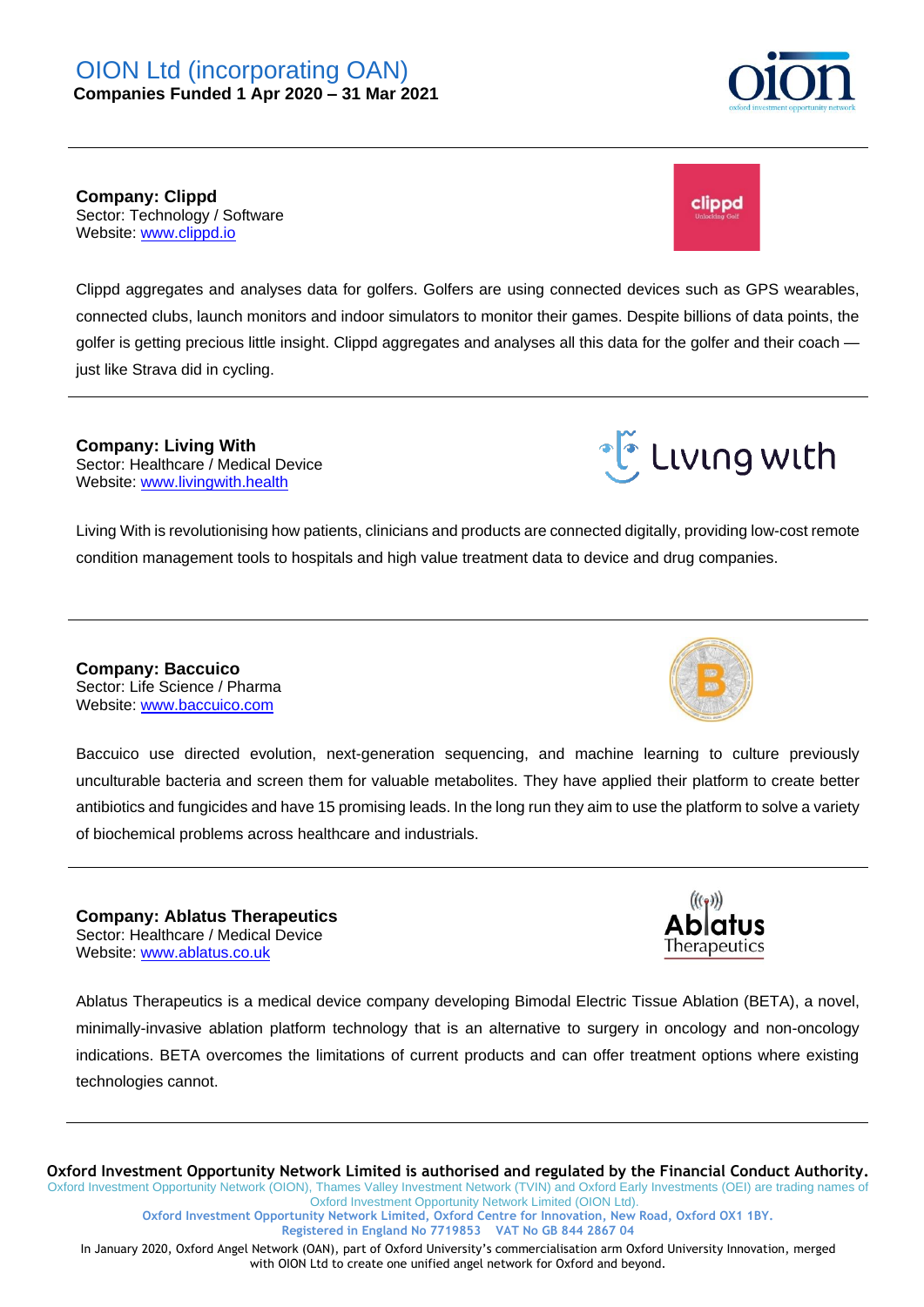**Company: AtoCap** Sector: Healthcare / Medical Device Website: [www.atocap.co.uk](http://www.atocap.co.uk/)

Advanced Encapsulation Technology for Drug Delivery – Their patented processing technology enables drugs to be packaged into multi-layered microparticles that can penetrate tissue more effectively than standard formulations. Their first target is antibiotic resistant infections.

**Company: PlasmaTrack** Sector: Environment / Green Website: [www.plasmatrack.co.uk](http://www.plasmatrack.co.uk/)

PlasmaTrack's environmentally sound plasma technology clears the slippy 'teflon' layer off rail tracks, returning the surface to a dry, clean and uncontaminated state, enabling trains to run as if it were summer conditions all year round.

**Company: Cortirio** Sector: Healthcare / Medical Device Website: [www.cortirio.com](http://www.cortirio.com/)

Cortirio is developing portable brain imaging to diagnose injuries at the bedside or the roadside. By assisting clinicians to triage patients earlier, they hope to reduce delays to treatment and save lives.

**Company: Oxford Medical Products** Sector: Healthcare / Medical Device Website: [www.oxfordmedicalproducts.com](http://www.oxfordmedicalproducts.com/)

OMP has developed a weight loss solution to combat the obesity crisis, their hydrogel is a pill that acts as a gastricballoon. It expands & sits in the stomach causing satiety, before breaking down and passing. OMP will empower individuals to lose weight using a safe, effective & affordable solution.

**Oxford Investment Opportunity Network Limited is authorised and regulated by the Financial Conduct Authority.** Oxford Investment Opportunity Network (OION), Thames Valley Investment Network (TVIN) and Oxford Early Investments (OEI) are trading names of Oxford Investment Opportunity Network Limited (OION Ltd).

**Oxford Investment Opportunity Network Limited, Oxford Centre for Innovation, New Road, Oxford OX1 1BY. Registered in England No 7719853 VAT No GB 844 2867 04**





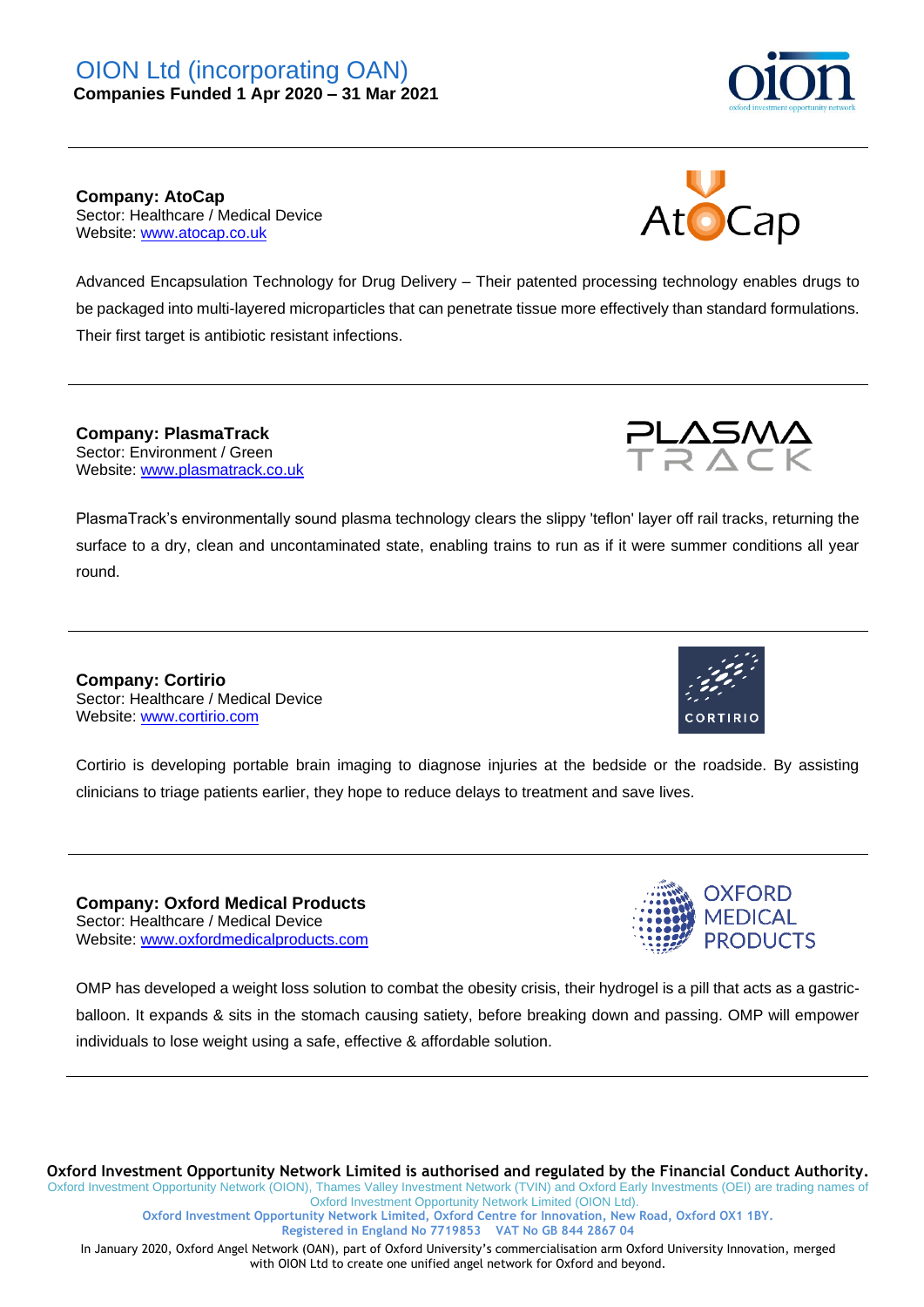

**Company: Aiydec Corporation Limited** Sector: Technology / Software Website: [www.aiydec.com](http://www.aiydec.com/)



ZiniaTM, by Aiydec lets business users within financial institutions build AI backwards from their business KPI's for fastest value extraction from AI. They don't need to know any coding or AI with Zinia delivering AI based decisions directly to their applications.

**Company: RAB Microfluidics** Sector: Manufacture / Engineering Website: [www.rab-microfluidics.co.uk](http://www.rab-microfluidics.co.uk/)



RAB-Microfluidics have developed a first-of-its-kind microfluidic lab-on-a-chip technology that automates and digitises lubricating oil analysis for predictive maintenance of heavy machinery. This technology permits the early diagnosis of machine failure through real-time monitoring and predictive analytics for heavy machinery across industries such as maritime, renewable wind etc.

**Company: MedicSpot** Sector: Healthcare / Medical Device Website: [www.medicspot.co.uk](http://www.medicspot.co.uk/)

Medicspot is building a technology and network which gives patients convenient and accessible primary care consultations; whilst giving the NHS extra capacity and efficiency savings. Medicspot partners with pharmacies to turn them into mini-GP clinics; giving unparalleled access to patients.

**Company: Learning With Experts (My Online School Ltd)** Sector: Web / Internet Website: [www.learningwithexperts.com](http://www.learningwithexperts.com/)

**Co** Learning with experts

medicspot

Learning with Experts is and online education platform. Currently 80% of students don't complete online courses; 80% of Learning with Experts students do complete their courses. They were raising £750k to hire a B to B team & A list tutors.

**Oxford Investment Opportunity Network Limited is authorised and regulated by the Financial Conduct Authority.** Oxford Investment Opportunity Network (OION), Thames Valley Investment Network (TVIN) and Oxford Early Investments (OEI) are trading names of Oxford Investment Opportunity Network Limited (OION Ltd).

**Oxford Investment Opportunity Network Limited, Oxford Centre for Innovation, New Road, Oxford OX1 1BY. Registered in England No 7719853 VAT No GB 844 2867 04**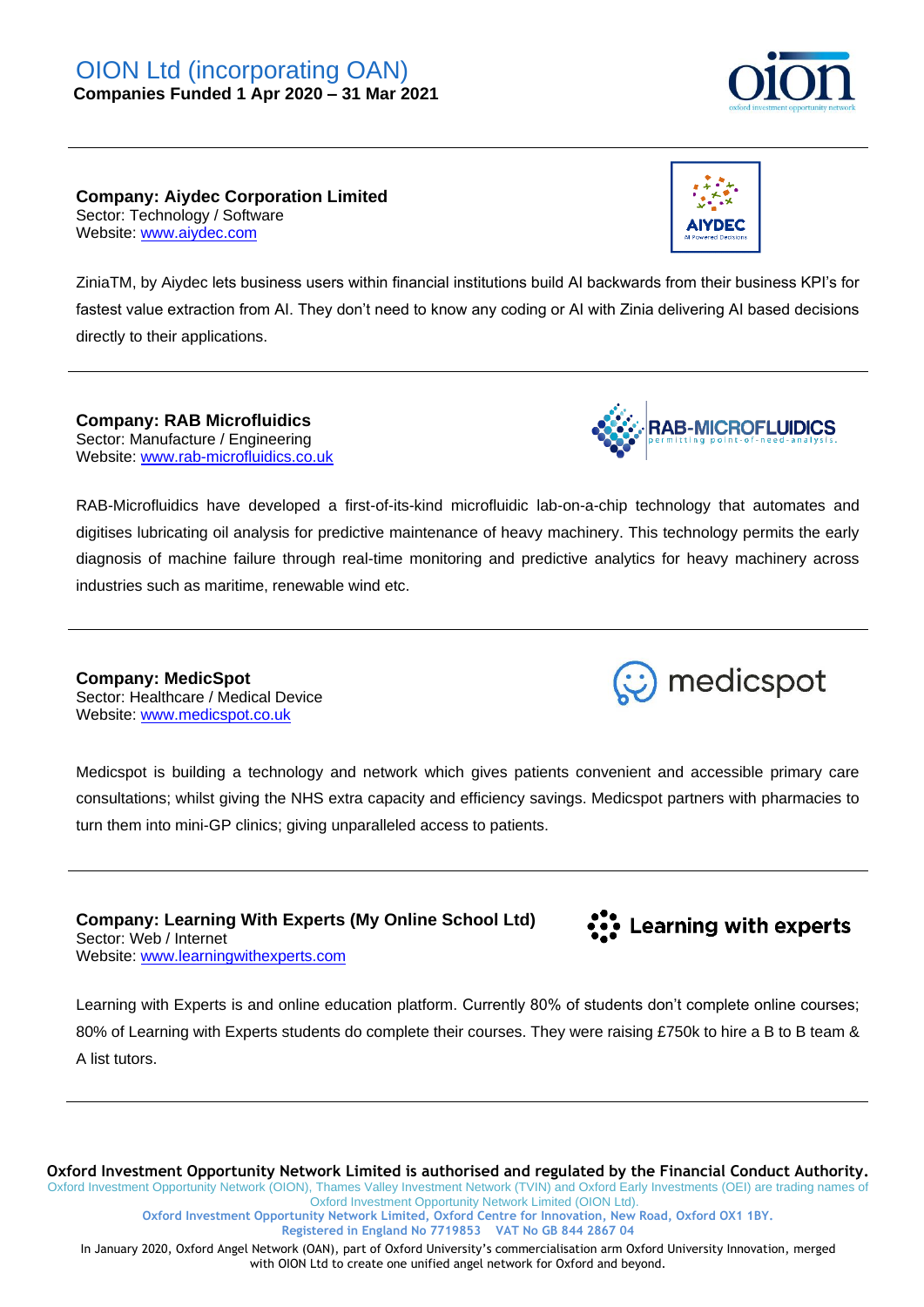

**Company: FlareBright** Sector: Manufacture / Engineering Website: [www.flarebright.com](http://www.flarebright.com/)



FlareBright are global leaders in developing true autonomy in drones. Being able to fly drones without need of GPS or remote control is a need-to-solve defence issue, and the safety case for all drones in urban and complex environments will be reliant on having this technology.

**Company: La Salle Education** Sector: Technology / Software Website: [www.completemaths.com](http://www.completemaths.com/)



Sigma Lithium Ltd Lithium Technologies for Energy Storage

LSE has developed an online learning platform for maths, currently being used by over 100,000 pupils daily. They were seeking funding to launch affordable, highly scalable digital home learning using its existing technology, comprehensive curriculum coverage and established community of 30,000 maths teachers.

**Company: Sigma Lithium** Sector: Manufacture / Engineering Website: n/a

Sigma Lithium invented anode material for Li batteries capable to improve its performance by factor 2-3. It is a platform solution for existing and emerging battery chemistries; independently proven. Business model – anode supply and licensing to \$20Bn market. They plan to go commercially in 2-3 years with major licensees in 4-5 years.

**Company: Sunswap** Sector: Manufacture / Engineering Website: [www.sunswap.co.uk](http://www.sunswap.co.uk/)



Sunswap is decarbonising the cold chain with its solar and battery-powered zero-emission transport refrigeration units. The product utilises patent-pending Adaptive Battery Capacity™ to offer a cost-effective and direct competitor to traditional diesel systems. Sunswap has filed its first patent, built a working prototype and been awarded two Innovate UK grants.

**Oxford Investment Opportunity Network Limited is authorised and regulated by the Financial Conduct Authority.** Oxford Investment Opportunity Network (OION), Thames Valley Investment Network (TVIN) and Oxford Early Investments (OEI) are trading names of

Oxford Investment Opportunity Network Limited (OION Ltd). **Oxford Investment Opportunity Network Limited, Oxford Centre for Innovation, New Road, Oxford OX1 1BY. Registered in England No 7719853 VAT No GB 844 2867 04**